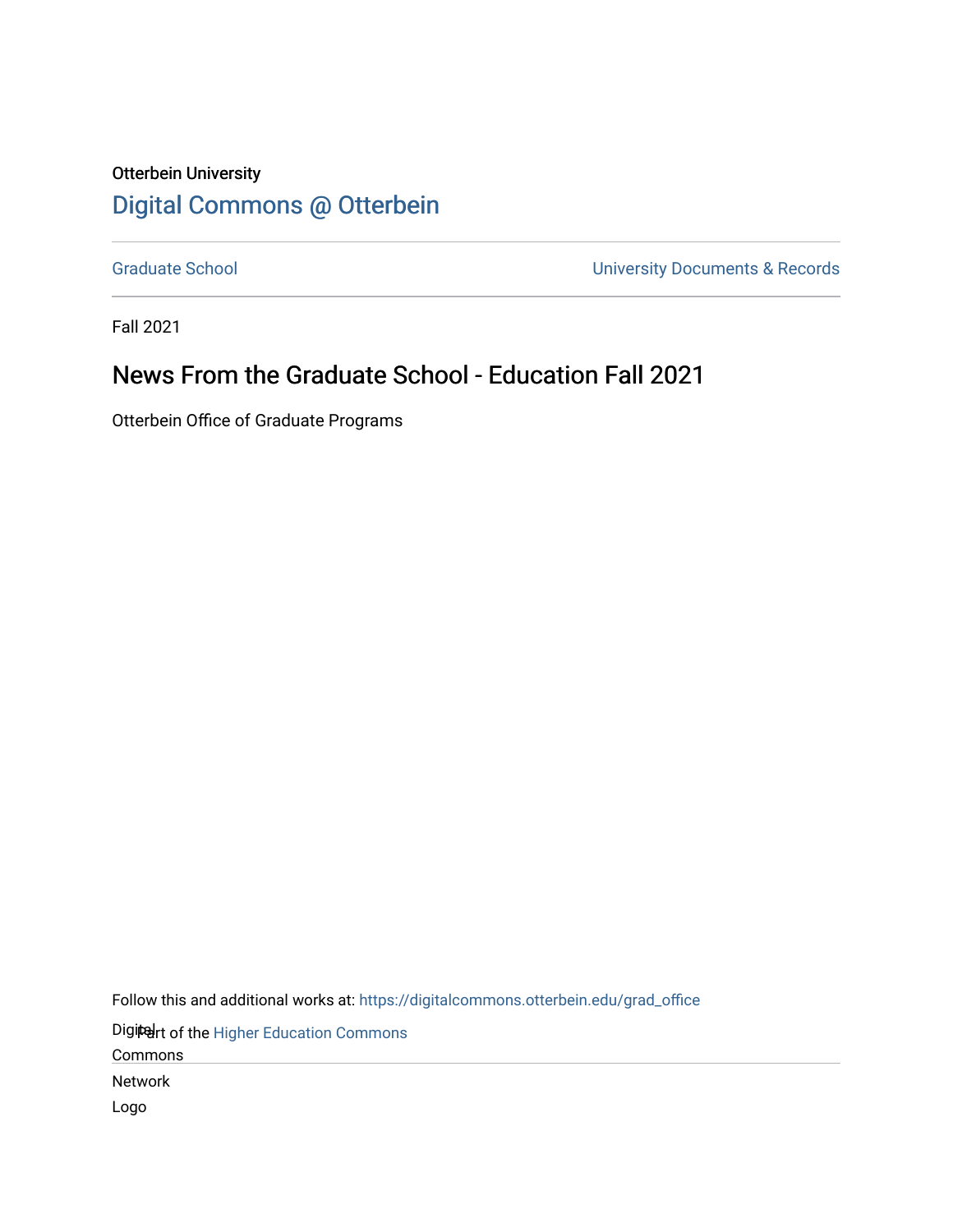

# **Education Fall 2021**

## **Graduate School News Highlights**



#### **From Bridget M. Newell, Ph.D. Interim Associate Provost for Graduate Studies Transitions**

 The start of the fall semester is typically associated with change and transition. This year is no different. This fall, 59 new graduate students transitioned into the first semester of their first year of graduate school. Some of our graduate students transitioned into their last year or last semester of graduate work. Others, like the nursing graduate students who joined us in the summer, transitioned to the next stage in their graduate education. All these transitions bring with them the excitement of a fresh start, the challenges of a next step, and positive associations that accompany forward momentum. In addition to prompting us to look forward, times of transition provide the opportunity to look backward, assess where we are, acknowledge how far we've come, and anticipate what is to come. *[Continue](https://www.otterbein.edu/news/transitions/) reading >>*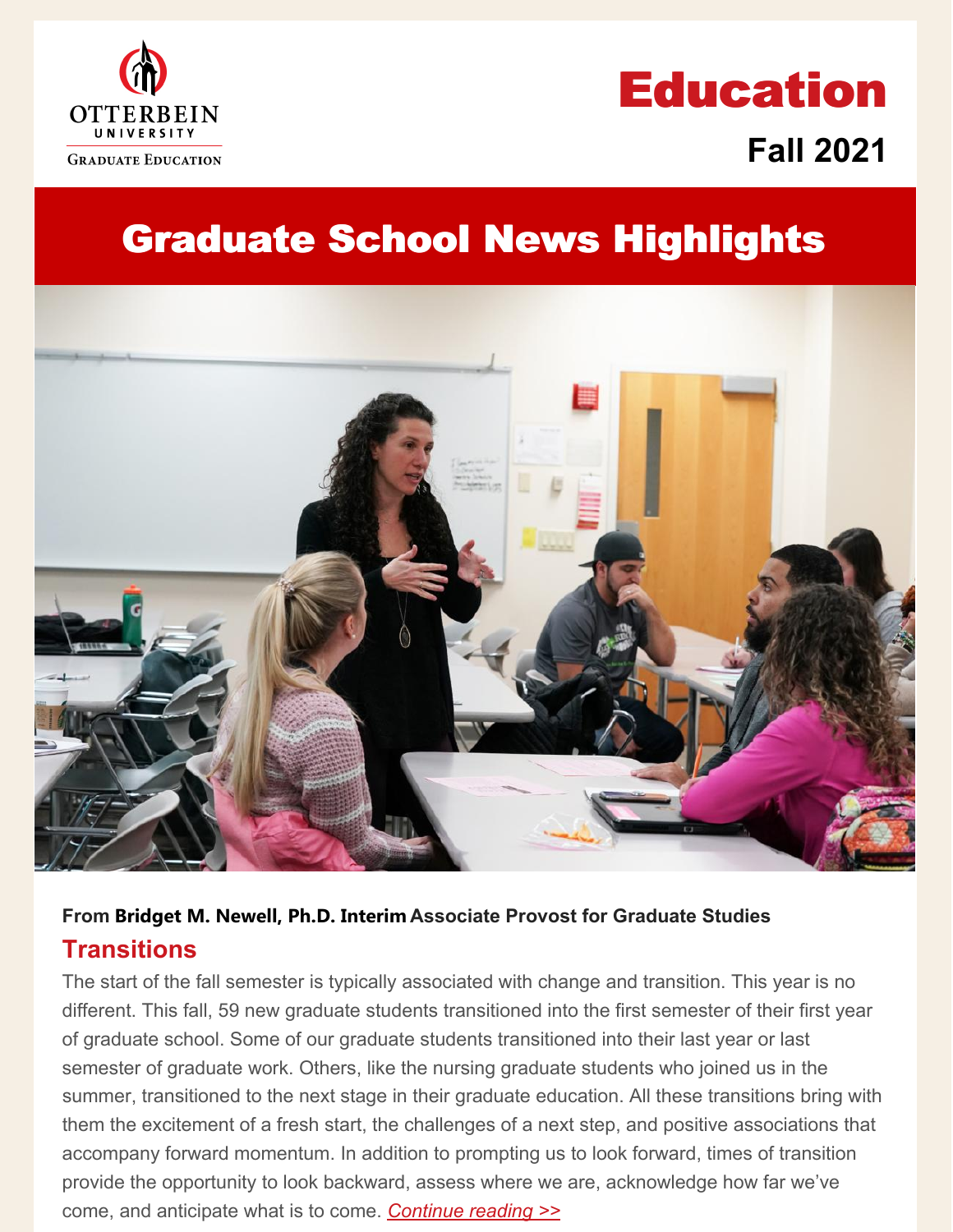

#### **12.53 Education | Literacy Instruction and New Website**

 reading endorsements, lead a unique, hands-on reading clinic. Teachers add to their teaching expertise with new reading techniques, expert coaching and mentorship, and opportunities to engage with the community. Each summer, Otterbein's education faculty, along with their graduate students who are pursuing

The strong focus on the science of reading in Ohio's recently updated reading plan *Qhio's Plan*  to Raise Literacy [Achievement\)](https://education.ohio.gov/getattachment/Topics/Learning-in-Ohio/Literacy/Ohios-Plan-to-Raise-Literacy-Achievement.pdf.aspx?lang=en-US) has long been a part of Otterbein's literacy instruction. Otterbein's literacy experts embrace the imperative for direct, explicit reading instruction — while also highlighting the necessity of engaging readers with meaningful texts.

If you have not seen it yet, please explore the Education Department's revampe[dwebsite,](https://www.otterbein.edu/education/) and click on the Graduate [Education](https://www.otterbein.edu/gradschool/education-graduate/) Programs [page.](https://www.otterbein.edu/gradschool/education-graduate/) Here you will discover how Graduate Education at Otterbein is making a difference, with details about our Master of Arts in Education (MAE) and Master of Arts in Teaching (MAT) programs. Our MAE program is for licensed teachers who wish to earn their master's degree, a reading endorsement, or a TESOL endorsement. Our MAT program is for career changers. Do you want to become a teacher? If so, we would like to help you get there.

See what Otterbein Education has to offer you!

#### *[Read](https://www.otterbein.edu/news/literacy-instruction-and-new-website/) on the Web >>*

 Education Graduate Director **Dee Knoblauch**

### **Connect with us**

**Grad School Nursing MBA**